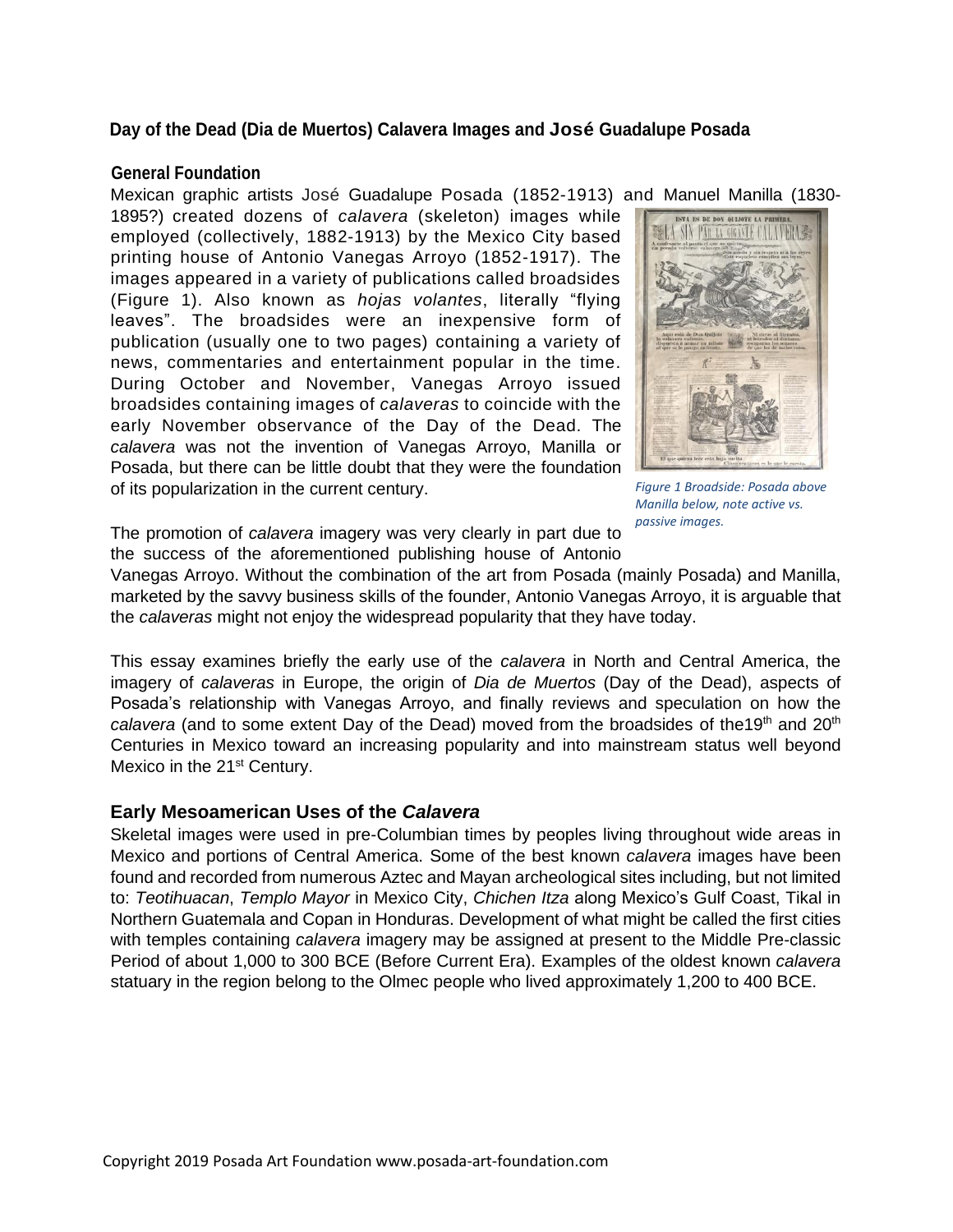Paleoanthropologists have studied the uses of *calaveras* for many years. The literature in terms of academic research papers and books on the subject is extensive and several publications are referenced here for further reading. A brief summary reviewing



*Figure 2 Skull mask from human sacrifice, with shell eyes, Mexico.*

some of the main observations of Mesoamerican uses and symbolic meanings of *calavera* imagery is as follows: 1) as actual skulls, resulting from human sacrifice (Figure 2), the belief was that the human sacrifices fed the gods, which in turn would ensure continuity by allowing the Sun to rise and life to continue, 2) as sculpted symbols (Figure 3), calaveras might serve as markers or sign posts demonstrating respect to the gods while also signifying places



*Figure 3 Stone skull possibly as a site marker, Mexico.*

of ritual or of a sacred nature, 3) again as symbols, as reminders of Death's constant presence and the duality of life in that there can be no life without death, 4) where the skull racks of Mexico

or *tzompantlis* are concerned (Figure 4), it is believed they served to remind the population of the day that obligations to the gods must be met and also as a symbol of power…the more skulls exhibited the more powerful were the people who put them there.

#### **Origins of Day of the Dead**

Customs and traditions of people evolve and change over time. This is especially true when one culture is invaded and conquered or dominated by another. Where the Mesoamerican cultures are concerned, the Spanish invasion and conquest resulted in a blending of cultural traditions combining elements from the Catholic Church (the centuries old Judeo-Christian veneration of the dead on All Souls' Day) with Mesoamerican



*Figure 4 Tzompantlis from Jesuit missionary Juan de Tovar's 1587 manuscript (aka the Tovar Codex).*

beliefs. The Spanish crown and Catholic Church, as the conquerors of Mexico had the dominant influence. There is no exact date when the cultures began to merge, but a general beginning might be assigned to the year of 1521 AD, coinciding with the general date of what is referred to as the "Conquest of Mexico". However, not all regions of Mexico were brought under Spanish rule that year and certainly the dismantling of native Mesoamerican cultures did not happen overnight. The changes evolved over many years. It might also be argued that the traditions of native Mesoamerican cultures were not dismantled but that they are evolved and continue to evolve.

In the years following 1521 AD, some general observations may be made. For example, European culture and Mesoamerican cultures had some elements in common and some clear differences. Both observed death with a view that took into account ancestors and an honoring of deceased souls. Both considered the journey of souls in the afterlife and both had times of observance specifically set aside during the calendar year. Mesoamerican cultures observed the time over a longer period and at a different time of the year, both cultures, nevertheless had times for observance. To this author, these are the main considerations providing the foundation helping the Spanish-Catholic Church exert dominance resulting in the gradual melding and adoption of the Day of the Dead period between October 31 and November 2. There were certainly also significant differences in belief systems (for example, Mesoamerican cultures were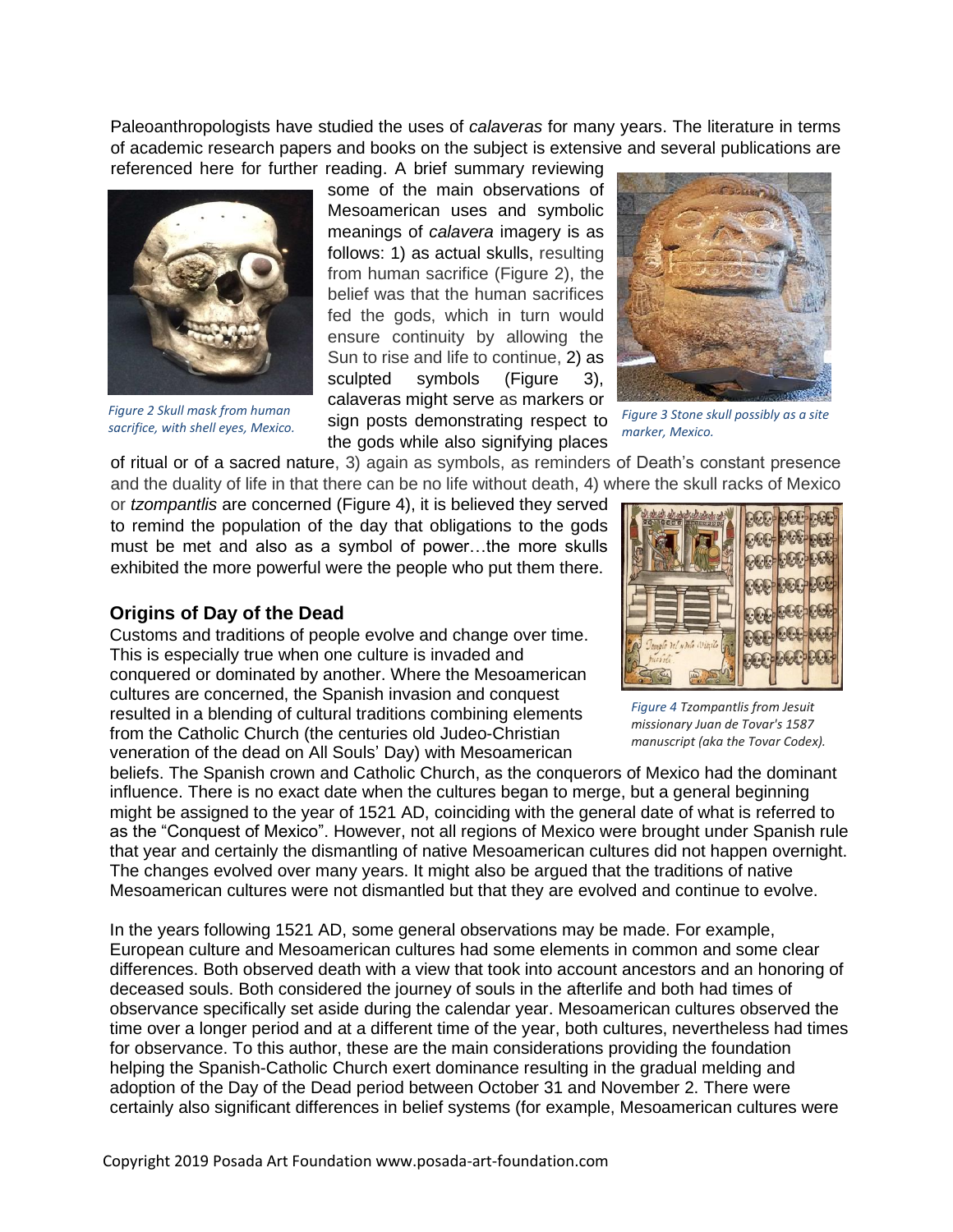polytheistic vs. the monotheistic Judeo-Christian system), but again, the similarities allowed for a gradual blending of cultures.

One other aspect of similarity worth consideration is the concept of what might be called spiritual layers. At the time of the conquest, the Aztec belief system included three main parts: the earth world inhabited by the living, an underworld, called Mictlan, inhabited by the dead and ruled over



Figure 5 Mictlanteculhtli god of the underworld dwells in Mictlan with his god wife Mictecacihuatl.

by Mictlanteculhtli god of the underworld (Figure 5) with his god wife Mictecacihuatl and the upper plane in the sky where only deities dwelt. Within the earth and netherworld were layers where souls, deities and mythical beings might travel.

By contrast, the Catholic Church had three main divisions or layers. It had heaven, hell and purgatory. Earth, although not perhaps an official level, might be considered a fourth layer and was inhabited by the living. Purgatory, beginning in the 14<sup>th</sup> Century and thanks to the popularity of *The Inferno*, a literary work by Italian poet Dante Alighieri (1265-1321), helped create a multitude of levels including limbo, which was the recognized by the Catholic Church (until a ruling in 2007 by Pope Benedict XVI, eliminated it). But limbo was a part of the Church's system of belief

for over 800 years. So in terms of layers, both belief systems had main divisions and sub-layers occupied by souls, with God or Gods, angels and saints dwelling within them in one way or another.

To continue, as the Catholic Church began to evangelize the population of Mexico there was clear advantage in accommodation of existing beliefs(All Souls' Day, All Saints' Day and Day of the Dead. Giving respect and honor to ancestors were unifying elements. Everyone has ancestors and family, we all came from somewhere and all of us perish. There is also the universal question of what happens to us after we die? These common elements likely helped in the adaptation and evolution of the Day of the Dead. Elements of these systems drive and are of influence even today. To some extent they are likely partially responsible for the growing popularity of the Day of the Dead and ultimately Posada's *calavera* images.

#### **Posada, Manuel Manilla and Antonio Vanegas Arroyo**

Antonio Vanegas Arroyo, as Posada's main publisher, played a significant role in developing the popularity of *calavera* imagery as related to the Day of the Dead in Mexico. Posada's

predecessor at the printing house of Vanegas Arroyo was Manual Manilla. He joined the printing house sometime around 1882 and left, it is believed around 1892. Manilla was at the Vanegas Arroyo printing house approximately seven years before Posada and it might be said that his images of *calaveras* tested the waters for how the images might be received in the market. Later, when Posada joined the artistic team his more frenetic or dynamic style brought the *calaveras* to life (see Figure 1). Manilla however, appears to be the first illustrator charged with producing the earliest *calavera* images for the Vanegas Arroyo publishing house but Posada generally gets the credit for their popularization.



*Figure 6 1792 engraving with calavera by F.G. Bustamante* 

Where or how Vanegas Arroyo acquired the idea of using *calaveras* in his publications is difficult to establish. There are three elements that may singularly of severally have contributed to the inspiration of Vanegas Arroyo to use *calaveras*. First, elements to some extent might be traced back to the imagery seen in the book, *La portentosa vida de la muerte*, or *The Astounding Life of Death*, a Mexican written in 1792 by Franciscan priest, Joaquin Bolaños. The book contains

Copyright 2019 Posada Art Foundation www.posada-art-foundation.com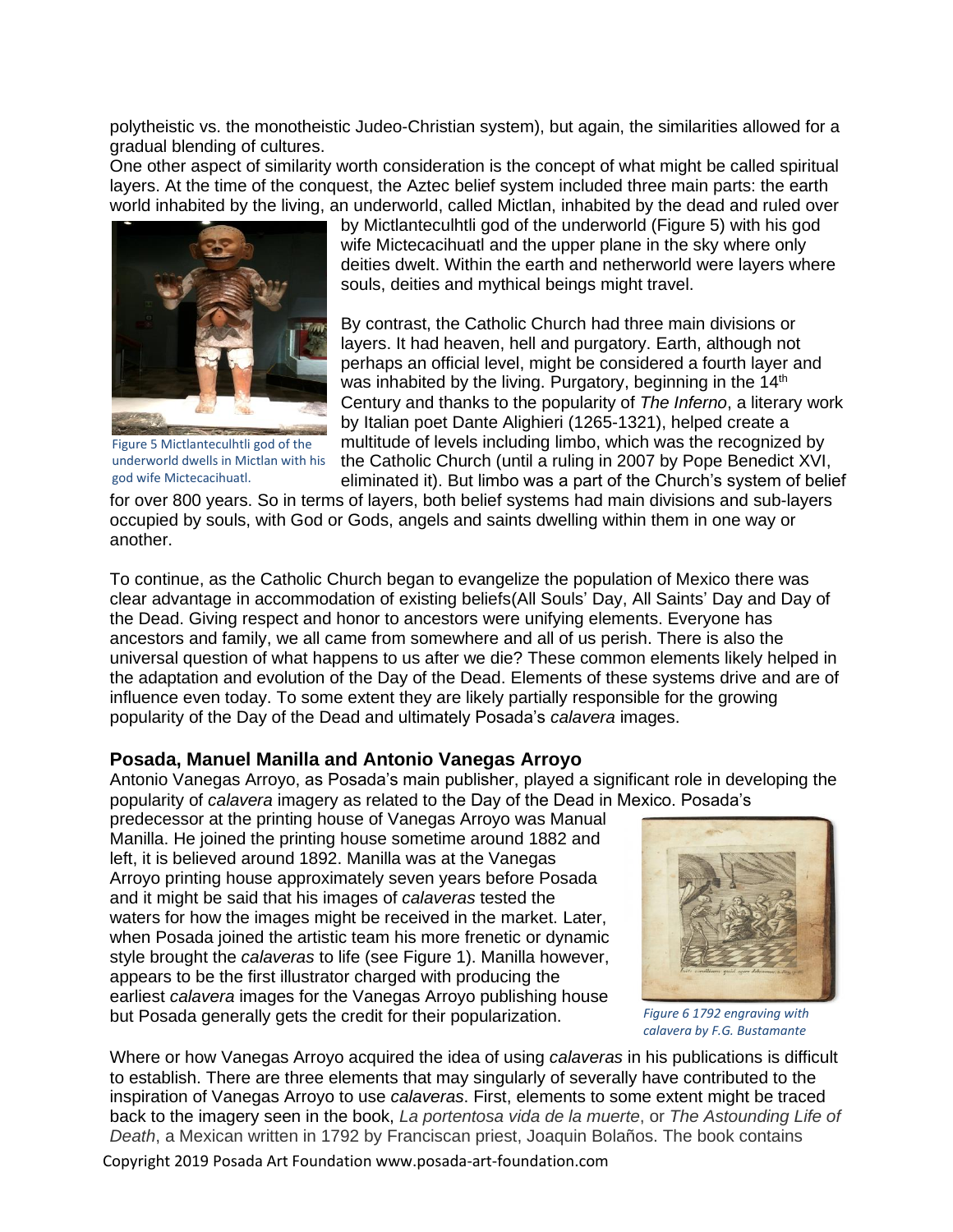eighteen skeletal depictions by Mexican engraver Francisco Agüera Bustamante (Figure 6). Like Posada, Bustamante was a talented artist who contributed illustrations to a variety of 18th century books, but the *calavera* images contained in Bolaños's book are unique. Author Regina M. Marchi [writes.](https://books.google.com/books?id=YmQMOVGTQGQC&pg=PA47&lpg=PA47&dq=Fray+Joaquin+Bola%C3%B1os+day+of+the+dead&source=bl&ots=3Odk9xu6L1&sig=mCIEpnqFMe8pOIme1SJYzWNqjC0&hl=en&sa=X&ved=0ahUKEwjbqNKen6zTAhVm44MKHV4LDHUQ6AEIKTAB#v=onepage&q=Fray%20Joaquin%20Bola%C3%B1os%20day%20of%20the%20dead&f=false) Agüera himself may have drawn inspiration from European prints depicting the ["Dance of](https://hyperallergic.com/331875/lubeck-danse-macabre-chapel/)  [Death"](https://hyperallergic.com/331875/lubeck-danse-macabre-chapel/).

Where Bustamante and Bolaños acquired their inspiration to utilize *calavera* images is unknown, but Marchi may be correct as it is certainly possible that they were influenced by art works of European origin.



Dating back as early as the 15th Century, European skeletal depictions appeared in murals (Figure 7) and later paintings. These images have been grouped by numerous authors into an allegorical category called the *Danse Macabre* (French for Dance of Death) and also into a related class of skeletal living-death imagery referenced in Latin as *memento mori*. Ultimately, either term reminds us to reflect on death, that all living things die.

Figure 7 Danse Macabre fresco in the Church of the Holy Trinity, Hrastovlje, 1490 AD by *Johannes de Castua*

When reflecting on European skeletal designs, Hans Holbein the Younger (1497–1543) in a book actually

entitled, *Danse Macabre,* utilized

skeletal imagery (Figure 8). The images were drawn by Hans Lützelburger and published in Lyon, France in 1538. Apparently, the images appearing in *Danse Macabre* were very popular. Like the images of Posada and Manilla, it might be argued that their very popularity lead to their widespread copying and distribution over the years following 1538, as the images, in many forms, have appeared throughout Europe.

Could some of these or similar images have found their way into the hands of publishers and artists in Mexico? It is certainly possible, as literature was definitely exchanged between the Old and New Worlds. There are, for example, a variety of chapbooks published by Vanegas Arroyo that have their roots in the fables and tales of European literature. Looking at the stories contained in the Blue Fairy Book (published in 1889) compiled by Andrew Lang (1844-1912) one sees titles such as Blue Beard



*Figure 8 [Danse Macabre, by Hans](https://en.wikipedia.org/wiki/File:Holbein_Danse_Macabre_15.jpg)  Lützelburger, published in Lyon, France in 1538, contained skeletal images.*

and Puss in Boots among others, all published by Vanegas Arroyo (with illustrations by Manilla and Posada).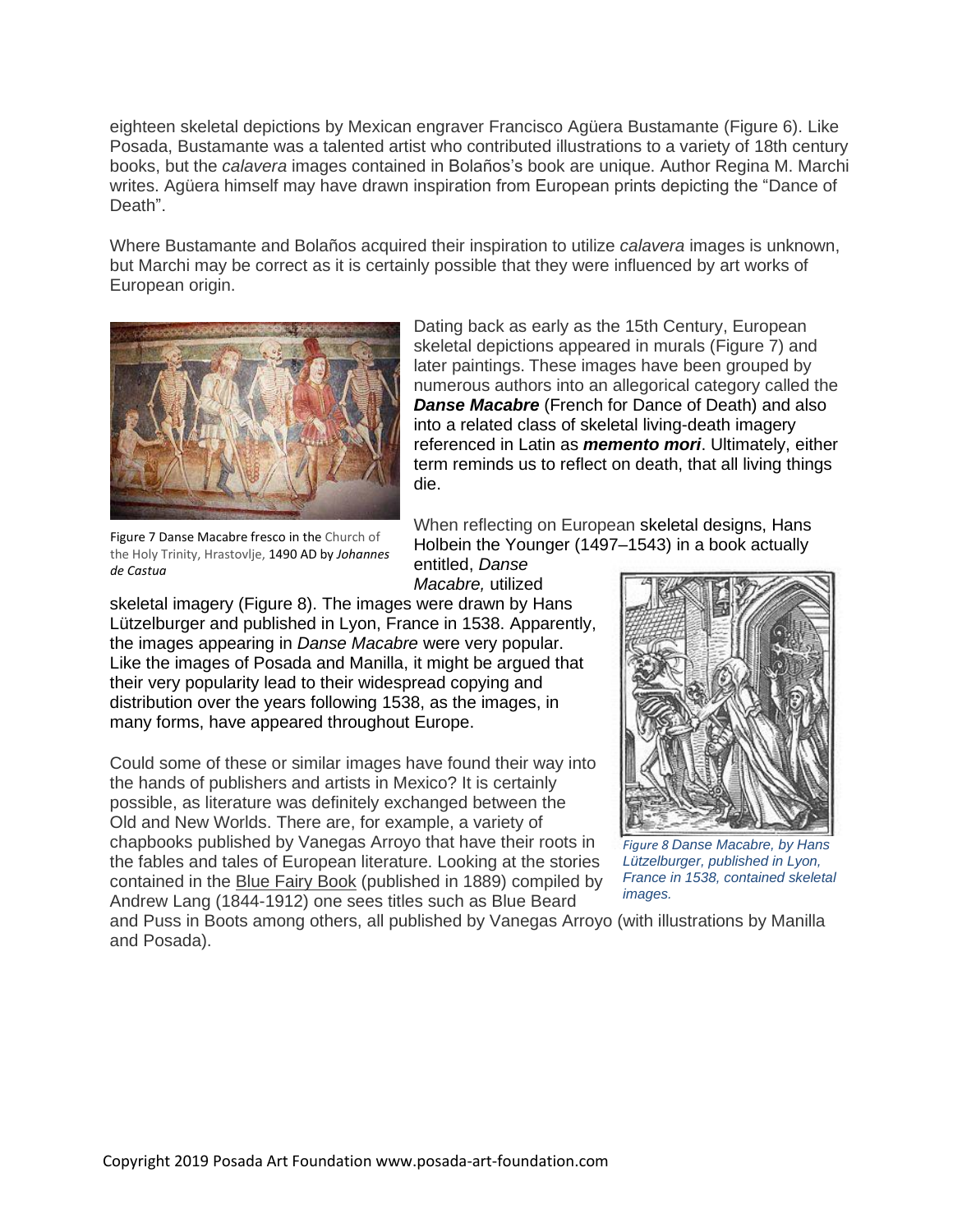In 1847, a short-lived weekly publication called *El Calavera* (Figure 9) appeared in Mexico. In this publication, the anonymously drawn images of *calaveras* were used symbolically to help communicate social, political and satirical commentary. Although Antonio Vanegas Arroyo did not



*use of calaveras.*

start his publishing business until 1880, it would not be unreasonable to speculate that he may have drawn inspiration or gained the general idea regarding the utility of *calaveras* for social commentary from the *El Calavera*.

The Belgian artist James Ensor (1860-1949) also used skeletal images in satirical illustrations. During his lifetime he produced 133 etchings and drypoints, of which eighty-six were made between 1886 and 1891. Might some of the images have made it to the eyes of Vanegas Arroyo?

In addition to the 19<sup>th</sup> Century records of prints that have been noted so far, there are other examples of *calaveras* being used in Mexico during the latter portion of the 19th and early 20th Centuries, prior to what might be called the first radiation of their use (mainly from Manilla and Posada). Again, as mentioned previously, neither Manilla, Posada nor Vanegas Arroyo invented the use of the *calavera* but how it evolved in use during their time is an interesting study.

Manilla joined the printing house of Vanegas Arroyo around 1882. At that time, Posada was still living and working mainly in Leon, Guanajuato. Manilla had already created images of *calaveras* prior to Posada's arrival in 1888 and employ of Posada by Vanegas Arroyo beginning in 1889. The



*Figure 10 Front cover calavera from La Patria Illustrada 1889*

first known use of a *calavera* by Posada was not for Vanegas Arroyo but for Ireneo Paz's publication *La Patria Illustrada* in 1889 (Figure 9). When Posada began to work with Vanegas Arroyo, Manilla had been at the printing house for about seven years. Posada was younger than Manilla by roughly twenty-two years. Manilla had a more traditional or classical in style. But as he was older, had a greater amount of experience and was in a senior position at the printing house, perhaps Posada's creative *calavera*-side did not fully emerge until after Manilla's departure.

This leads to the question of how much influence did Manilla or Vanegas Arroyo play in Posada's *calaveras*? And, where would the now famous satirical caricatures drawn [by Posada](https://publicdomainreview.org/collections/the-calaveras-of-jose-guadalupe-posada/) in the late 19<sup>th</sup> and early 20<sup>th</sup> Centuries be without the editorial influence of Vanegas Arroyo or perhaps the example and guidance of the senior Manilla? There really can only be speculation at this point. But we do know a few things that may give some clues.

As mentioned, we know that *calaveras* had been used by Manuel Manilla while working for Vanegas Arroyo. We know that Posada had illustrated *calaveras* prior to working for Vanegas Arroyo. We also know that other publications that were active during Manila and Posada's time had used *calavera* images, examples include: *La Patria Ilustrata*, *El Hijo del Ahuizote*. *El Buen Tono* and *El Comico*, to name a few among many. We know, thanks to the research of historian Dr. Helia Emma Bonilla Reyna that Posada made images to order as described in the documentation of a lawsuit where Posada sued an editor for non-payment. The interesting part of this is the editor's art request and description with resulting cartoon that Posada made to order.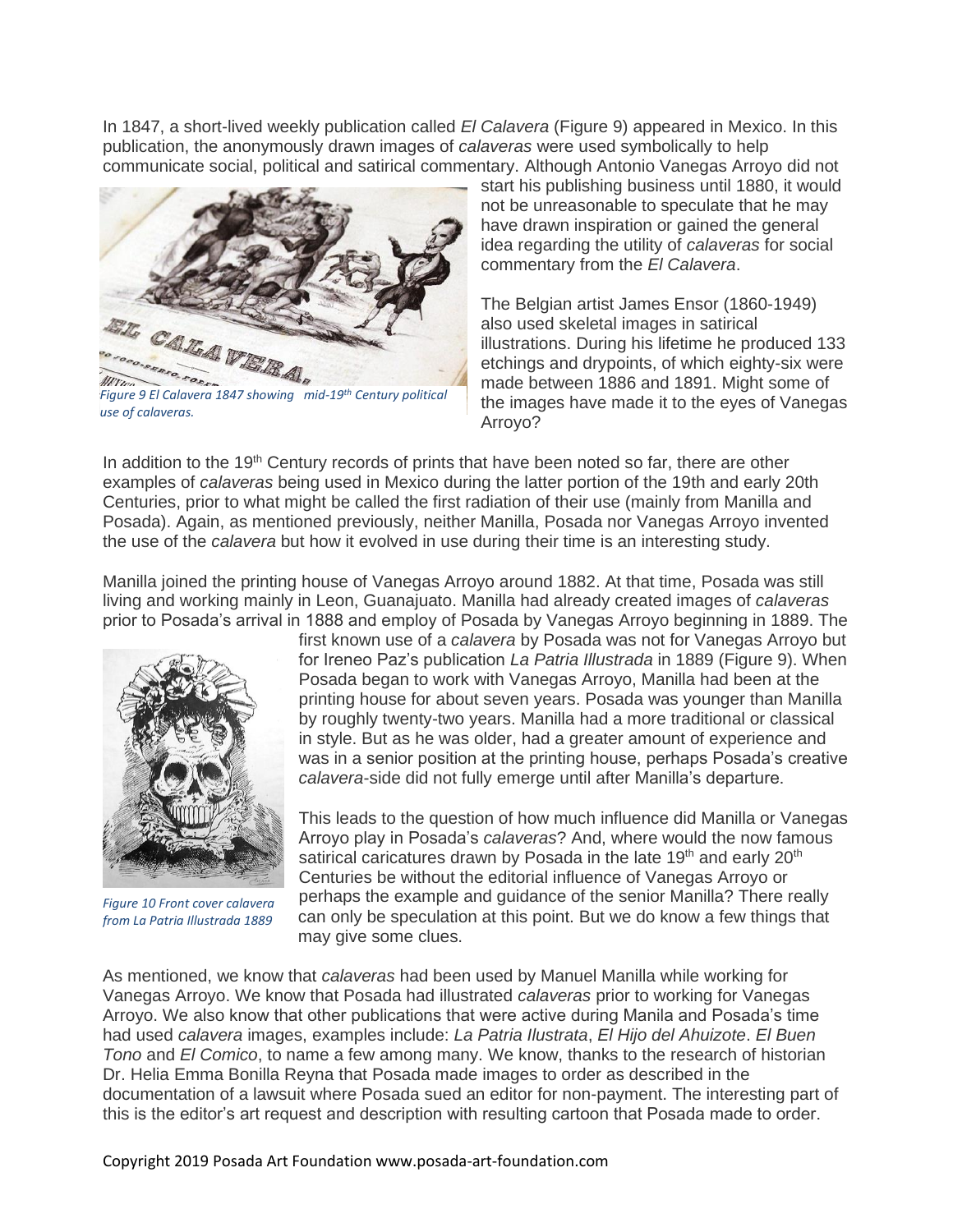If Posada made images to order per instruction from his editor(s), what did Vanegas Arroyo ask him to create and how much creative latitude was Posada allowed? How much back and forth was there between Posada and editor(s)? If the lawsuit uncovered by Dr. Bonilla is indicative of how Posada worked with his editors, perhaps the ideas came from the editors and Posada simply made the image to specifications. But then, maybe he had much greater freedom. Again, there is not enough evidence at this time to reach a conclusion with certainty.

In this brief exploration of Posada's *calavera* images there is unfortunately no certainty of a precise origin or evolutionary path for his *calaveras* but it can be said with certainty that the *calavera* imagery, signed and attributed to him, has been reproduced and repurposed for over one-hundred years, out-living his many editors. This is testimony to Posada's stature as an artist of influence and inspiration. Whatever notoriety Posada the artist enjoys today, is over-shadowed by the popularity of his beloved *calaveras* (note that Posada also illustrated books and many other images political and non-political) and yet the visibility of his name and imagery is due mainly to Posada's discovery and promotion in the 1920s and 1930s by artist Jean Charlot and acknowledgements from artists such as famed muralist Diego Rivera. Publications by Frances Toor (in Mexican Folkways and in the POSADA Monografia) and Anita Brenner (in Idols Behind Altars) were instrumental in promoting Posada's imagery. But with little doubt the widespread use of the *calavera* for political images created by the famed Mexican artists cooperative the *Taller Grafica Popular* in the 1930s and 1940s is very much responsible for helping to promote the utility of the *calavera* as a political vehicle.

#### **The Popular Calaveras**

With Manilla, Posada, Vanegas Arroyo, the *Taller Grafica Popular* and so many others utilizing *calaveras*, one question remains...why is the *calavera* so popular?

Perhaps the answer is simply because each human being contains a *calavera*. However, even though present day representations of death in *calavera* form and accompanying traditions still contain some of the pre-Columbian uses or meanings held by indigenous peoples of Mexico such as the Aztecs, the imagery is fast evolving in the modern media dominated landscape. Although some beliefs have faded such as the lessening use of the images of Mictlantecuhtli and Mictecacihuatl (the god and goddess of the dead who presided over Mictlan, the realm of the dead), a variety of remembrances, offerings and feastings are still traditional. The question still remains...why is the *calavera* so popular?

A twofold answer is proposed here: 1) Population growth in the Mexican demographic with greater exposure/acceptance to Mexican culture, and 2) perhaps the most influential aspect, that it might simply be because each human being contains a *calavera*. Since the *calavera* is, in fact, something we all have in common it is relevant to everyone and accordingly may be used to convey messages. Over one-hundred years since Posada's death, the most reproduced and influential images of *calaveras* are those that he created. Posada and his publishers used depictions of *calaveras* to remind us of our collective mortality but also to shed light on a variety of areas involving human activities. His illustrations were often satirical caricatures uprooted from the current political climate, but they were also used to poke fun at our human condition. This use was evolutionary, occurring over time and the use is as applicable today as it was over one-hundred years ago.

There is an interesting dichotomy here. Images of death, borrowed from the ancient traditions of the indigenous Mexicas juxtaposed with the living though Posada's "cartoons". There is perhaps an inevitability where cultures and traditions collide... Western European Spanish Christian cultural view of death vis-à-vis the Conquest

Copyright 2019 Posada Art Foundation www.posada-art-foundation.com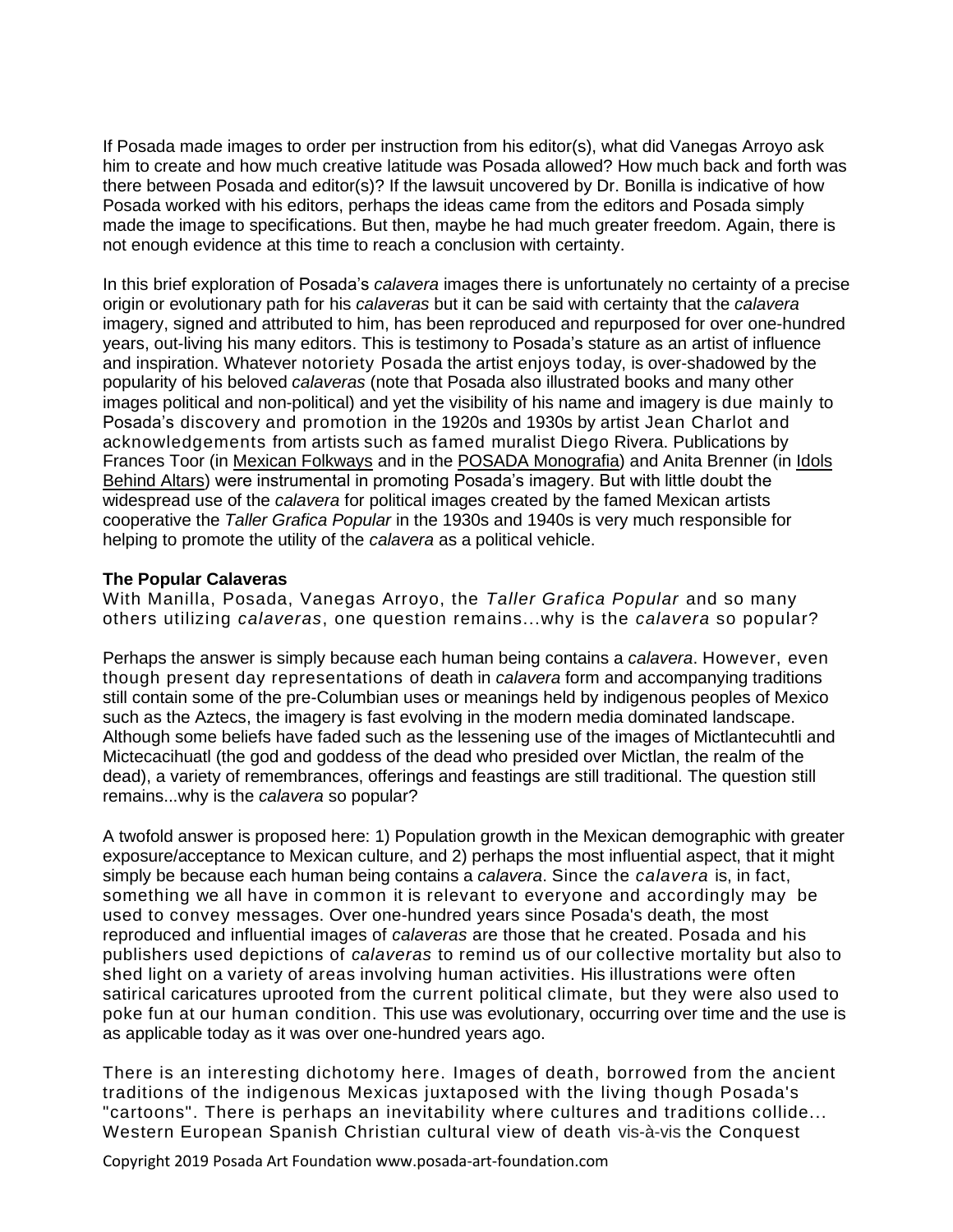versus the Mexicas poly-deity re-birth belief system. Somewhat simplistically, it could be said that the Mexiacs provided the Spanish with the opportunity to get in touch with their "inner *calaveras*". So too for all of us living in the modern day. Life and death go hand in hand, one could not exist without the other and so that saying goes, "It takes two to tango," So why not incorporate the art into today's political imagery? Last, but not least is the engine of commercialization, blurring and borrowing the images and traditions of *Dia de Muertos* into Halloween and beyond, but that's a whole new discussion. *Viva Posada!*

**Calavera-** The word *calavera* as used here refers to the term skeleton or skull. In Mexico, the word can have many meanings and uses. The word *calaca* is generally used specifically to refer to the skeleton. But for simplicity only the word *calavera* is used here.

#### **General References**

Bonilla, Helia, Lopez Casillas, Villoro, Juan, Et. al. 2014. *Posada: A Century of Skeletons,* Mexico City, Mexico, RM Publishers.

Brandes, Stanley 1997. Sugar, Colonialism, and Death: On the Origins of Mexico's Day of the Dead. Comparative Studies in Society and History 39: 270-299.

Brenner, Anita 1929. *Idols Behind Altars*. Payson and Clarke, Ltd. New York

Carmichael, Elizabeth, and Chloe Sayer 1991. *The Skeleton at the Feast: The Day of the Dead in Mexico*. Austin: University of Texas Press.

*Coe, Michael D and Rex Koontz. 2008. Mexico: From the Olmecs to the Aztecs. 6th Edition. New York: Thames and Hudson.*

*Diehl, Richard A. 2004. The Olmecs: America's First Civilization. London: Thames and Hudson.*

Fernandez Kelly, Patricia 1974. *Death in Mexican Folk Culture*. American Quarterly 25: 516-35.

Foster, George M. 1960. *Culture and Conquest: America's Spanish Heritage*. Viking Fund Publications in Anthropology, No. 27. New York: Wenner-Gren Foundation.

Fuente, Beatrfz de la 1974. *Arte prehispanico funerario: EI occidente de Mexico*. Mexico: Universidad Nacional Autonoma de Mexico.

Gabriel Llompart, C. R. 1965. *Pan sobre la tumba. Revista de dialectologfa y tradiciones populares* (Madrid) II: 96-102.

Gibson, Charles 1964. *The Aztecs under Spanish Rule: A History of the Indians of the Valley of Mexico*, 1519-1810. Stanford, CA: Stanford University Press.

Marchi, Regina M. 2009. *Day of the Dead in the USA: The Migration and Transformation of a Cultural Phenomenon*. Rutgers University Press.